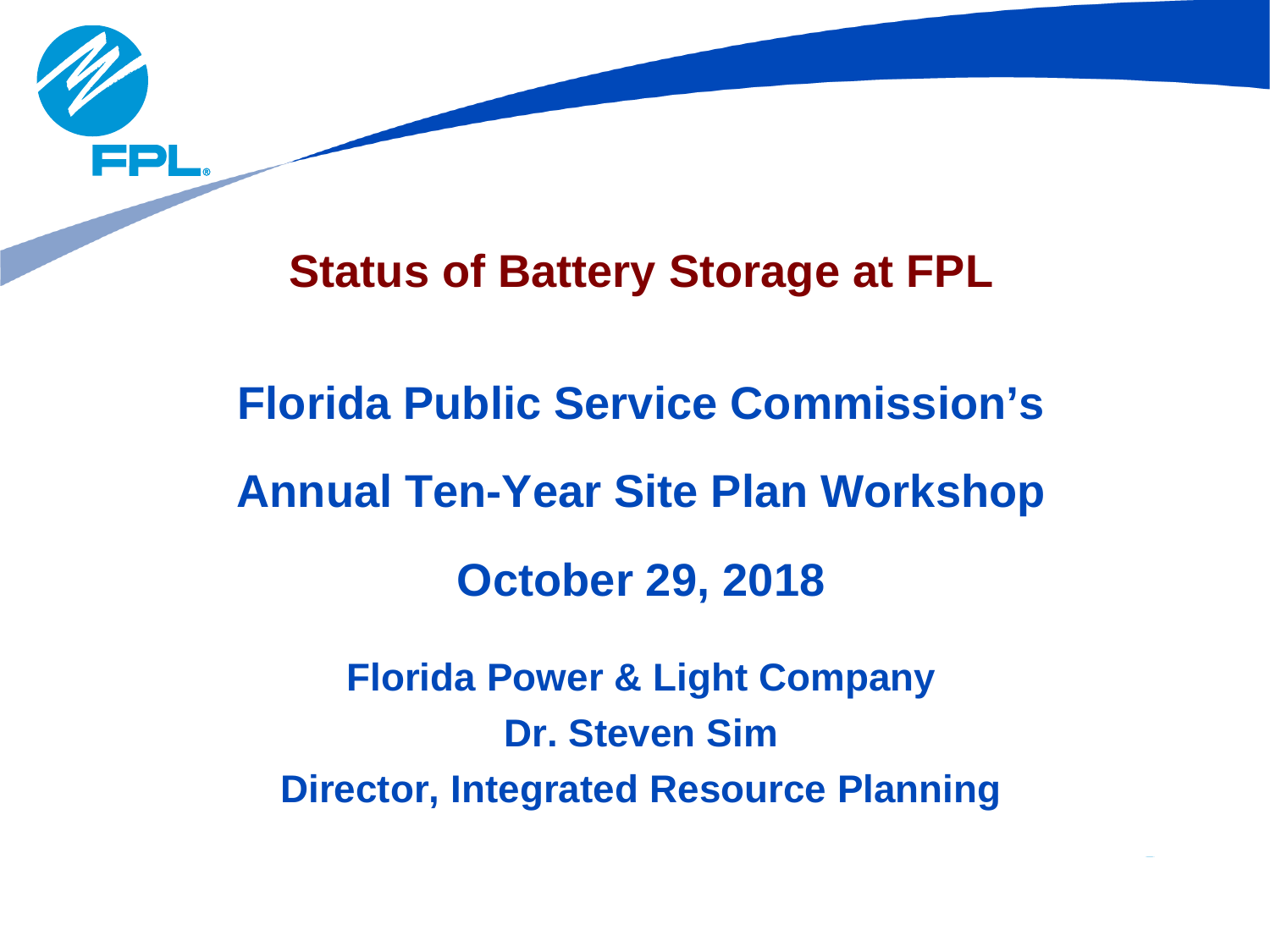# • **Overview**

- **Smaller Pilot Projects**
- **50 MW Pilot Projects (plus one)**
- **Battery Valuation**

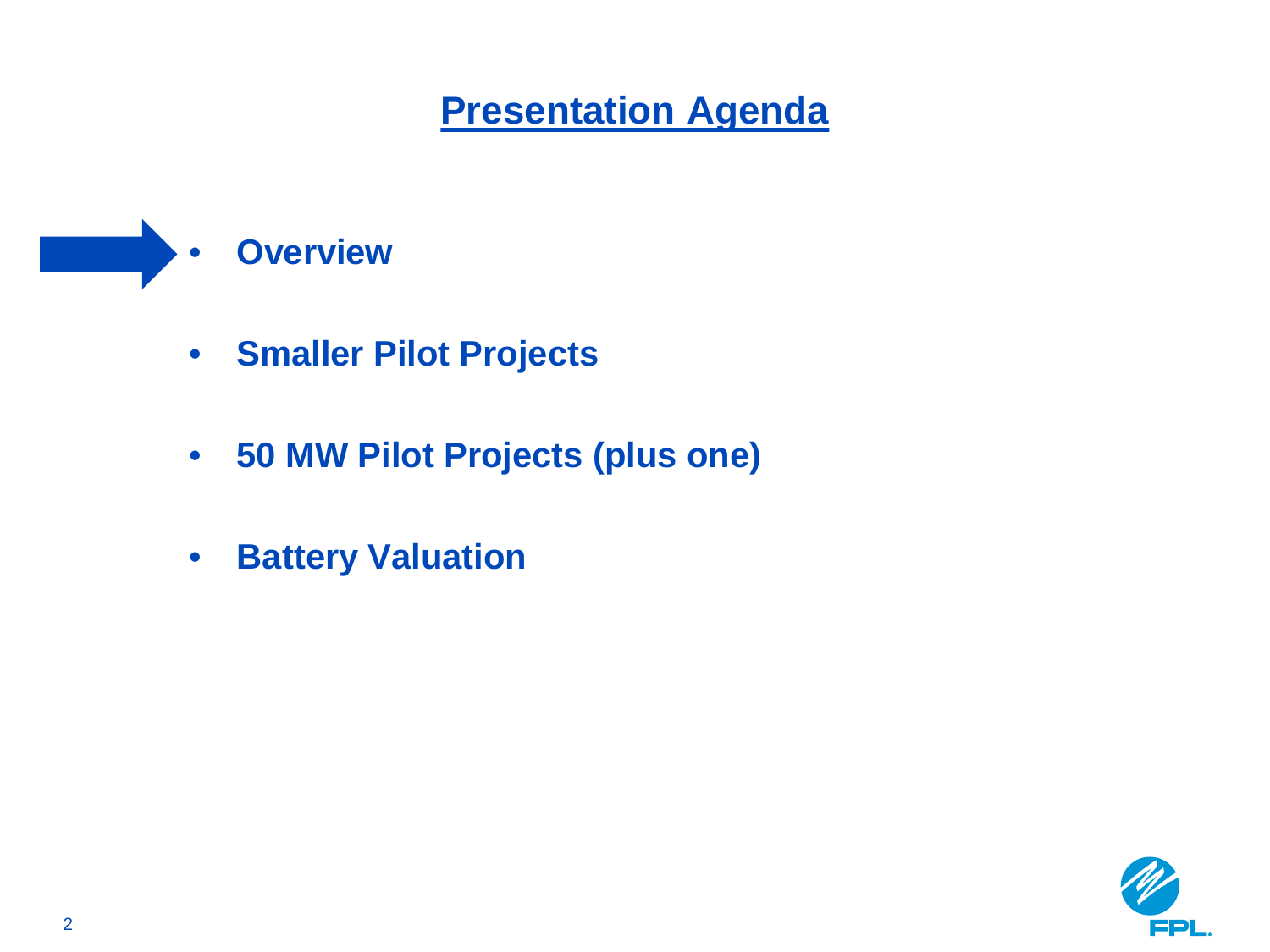#### **FPL is analyzing battery storage in regard to a number of potential applications which may benefit customers**

### **Overview of Presentation**

- **FPL initially deployed smaller battery pilots to start learning how to integrate the technology into FPL's system** 
	- A mix of distribution-connected pilot projects were deployed beginning in 2016 totaling  $\sim$  4 MW
- **The 50 MW Pilot Program authorized later under the 2016 Settlement Agreement is underway** 
	- This is an expanded effort which utilizes larger, utility-scale batteries
	- 14 MW of storage are now in-service in which batteries have been added to existing solar facilities to create "solar + storage" applications
	- An additional 10 MW of projects are in development which will address different potential applications by early 2019
	- All 50 MW of storage pilots are expected to be in-service by 2020
	- One additional pilot (that will be outside of the 50 MW Pilot Program) is also being developed
- **Work regarding valuation of potential battery applications is on-going and will help guide FPL's resource planning efforts**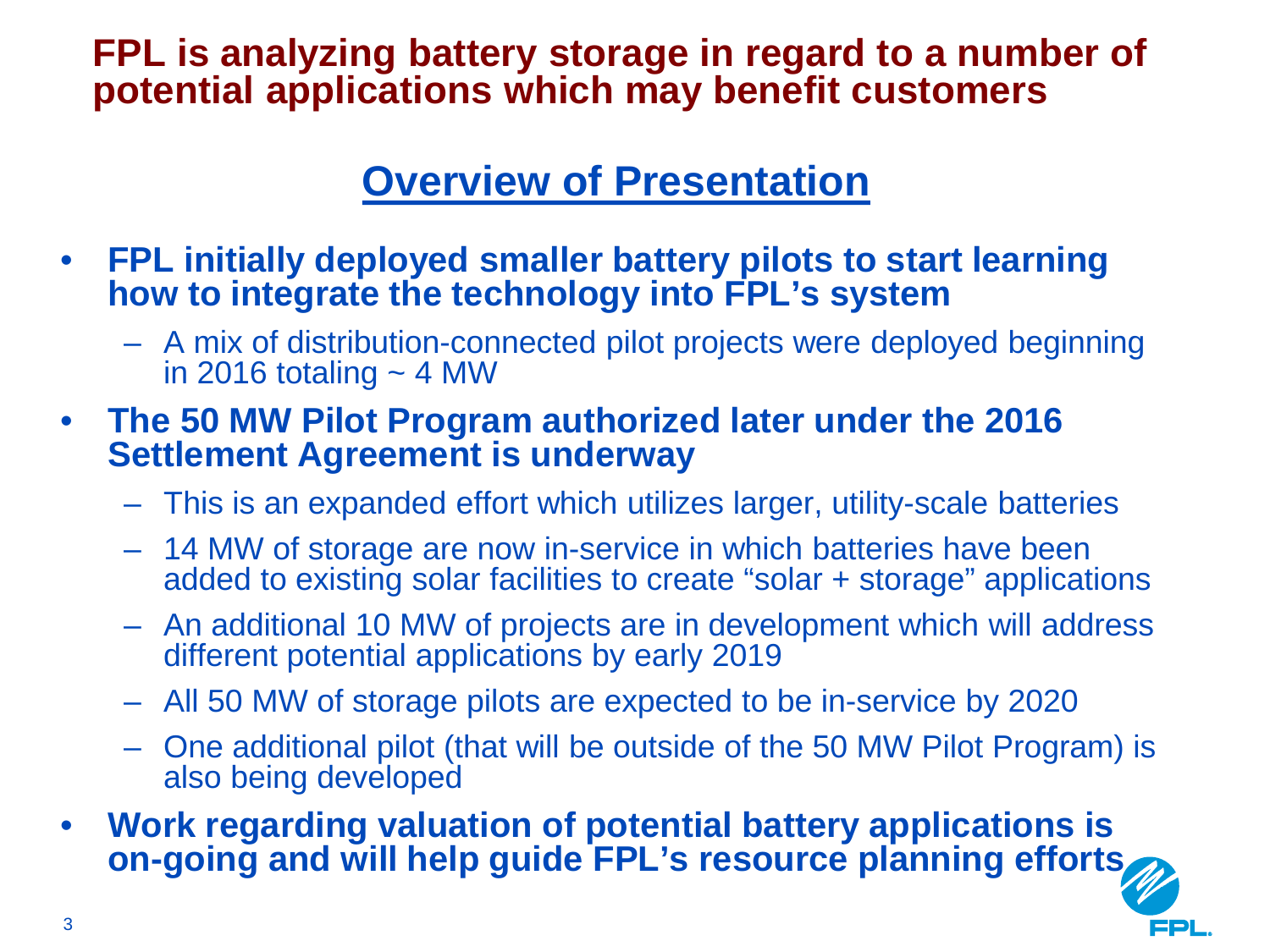- **Overview**
- **Smaller Pilot Projects**
	- **50 MW Pilot Projects (plus one)**
	- **Battery Valuation**

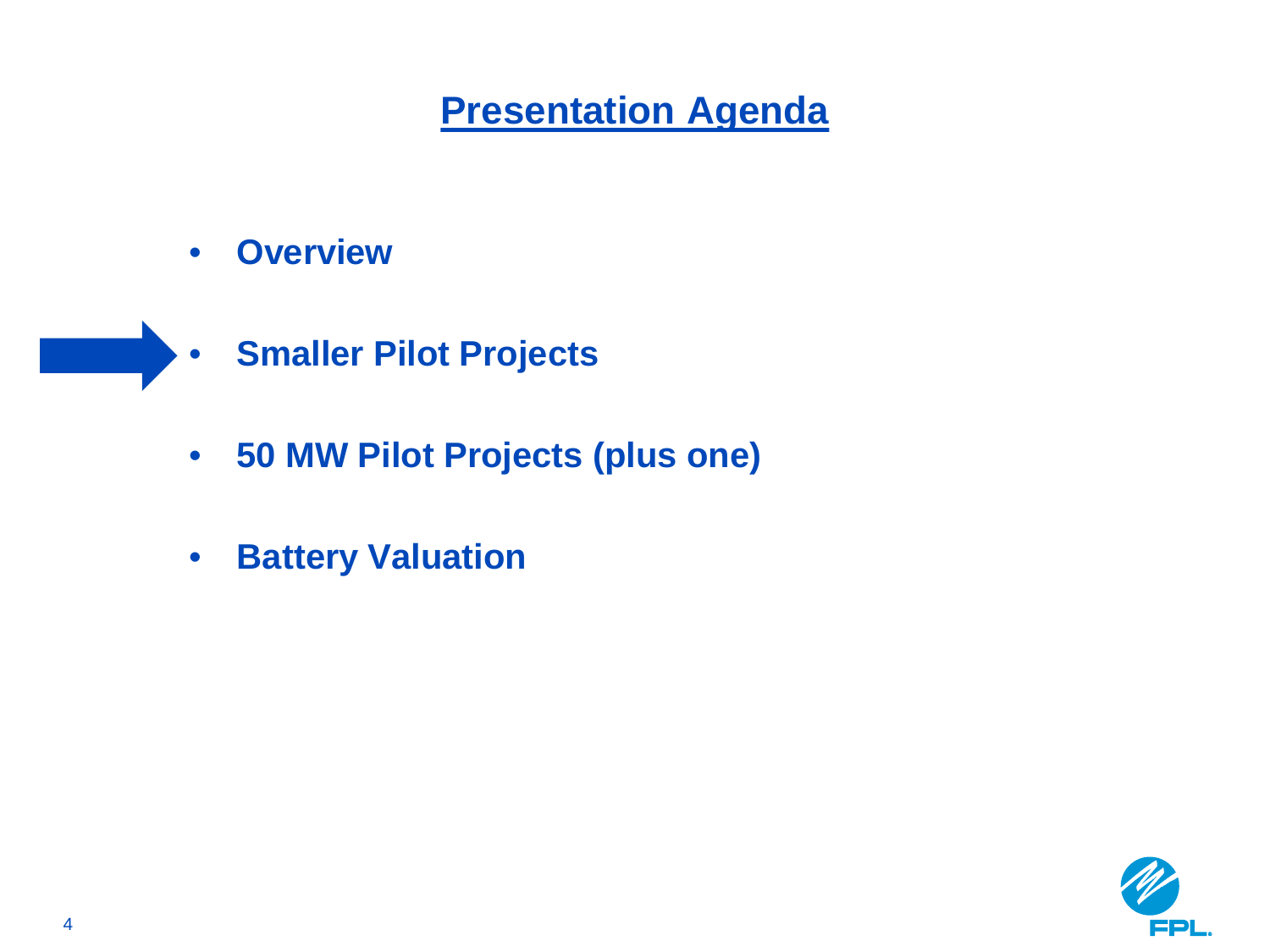#### **FPL's initial battery pilot projects utilized relatively small batteries and focused on power quality and grid applications**

## **FPL's Smaller Battery Pilots**

| <b>Pilot</b>                            | Location                                   | <b>Pilot Objectives</b>                                               | <b>MW</b> | <b>MWh</b> | <b>In-Service</b> |
|-----------------------------------------|--------------------------------------------|-----------------------------------------------------------------------|-----------|------------|-------------------|
| Southwest                               | Miami-Dade<br>Co.                          | Test 2nd life car batteries,<br>fuel cost savings                     | 1.5       | 4          | 10/16             |
| Florida Bay                             | Everglades<br><b>National Park</b>         | Test for assisting electrical<br>supply to a remote load              | 1.5       | 1.5        | 12/16             |
| Community<br>Energy<br>Storage<br>(CES) | <b>Tri-County</b><br>area (3<br>locations) | Reduce momentary<br>outages thru backup<br>power to residential areas | 0.1       | 0.2        | 5/16              |
| <b>Mobile UPS</b>                       | Miami-Dade<br>Co.                          | <b>Test mobile Uninterrupted</b><br>Power Supply (UPS) device         | 0.8       | 0.1        | 2/17              |
|                                         |                                            | Totals $=$                                                            | 3.9       | 5.8        |                   |

**The information and experience gained from these early pilots has been useful and helped guide the next pilots**

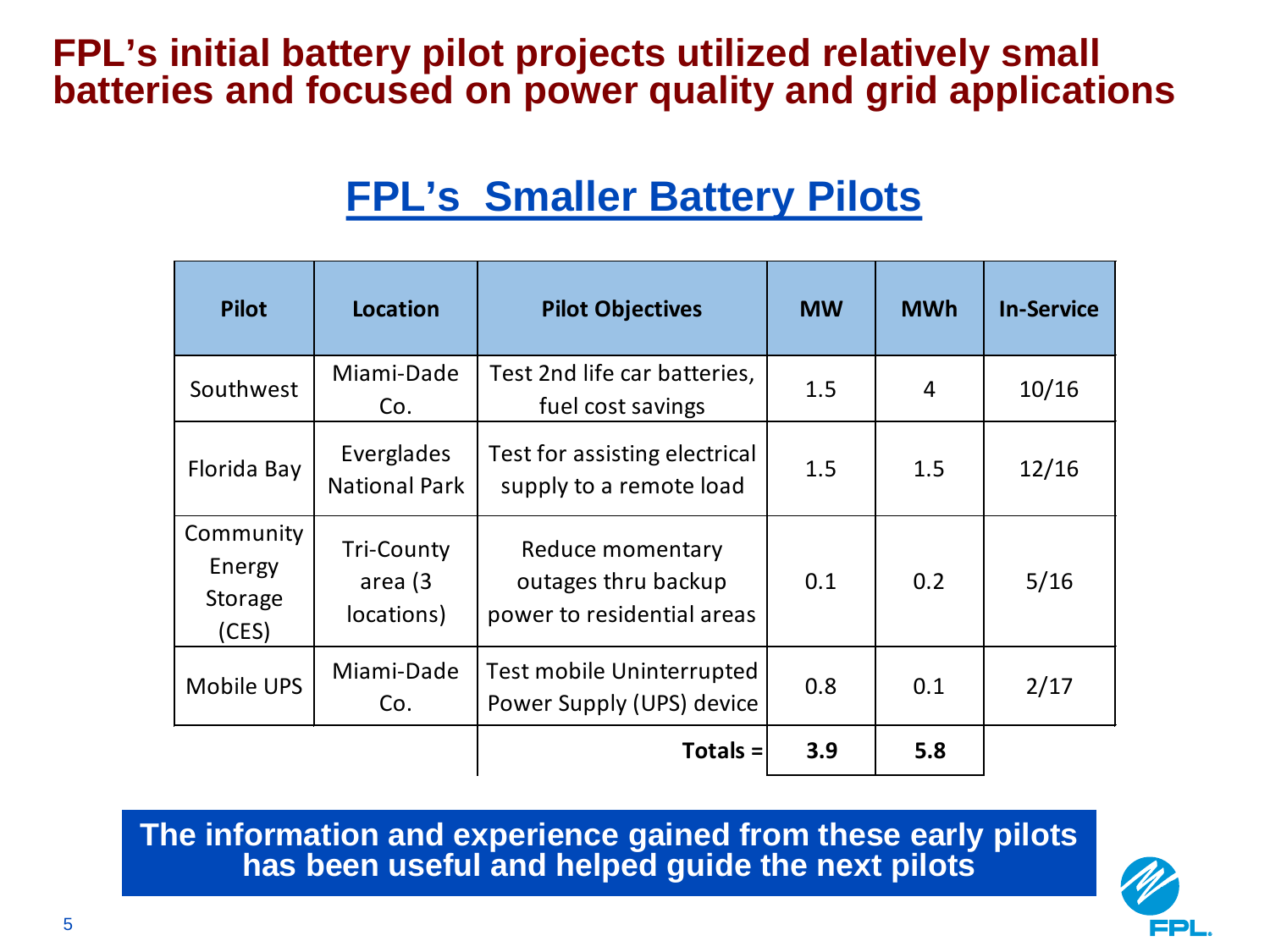#### **These smaller pilots helped identify both the pros and cons of utilizing storage in certain applications**

#### • **Southwest:**

- Benefits from low purchase price of  $2<sup>nd</sup>$  life car batteries was more than offset by high integration cost
- However, the experience gained in integrating the batteries into an urban area and the control system was valuable

#### • **Florida Bay:**

- The electrical islanding mode was challenging to execute without tripping the system
- Only limited potential exists for long radial feeders like Florida Bay, but micro-grid applications have promise

### • **Community Energy Storage (CES):**

- Selected systems appear reliable and effective, but very expensive
- **Mobile Uninterruptible Power Supply (UPS):** 
	- Successfully used at two sites, but not truly mobile
	- Limited opportunity for C&I customers with high reliability needs (sensitive equipment needing premium power)

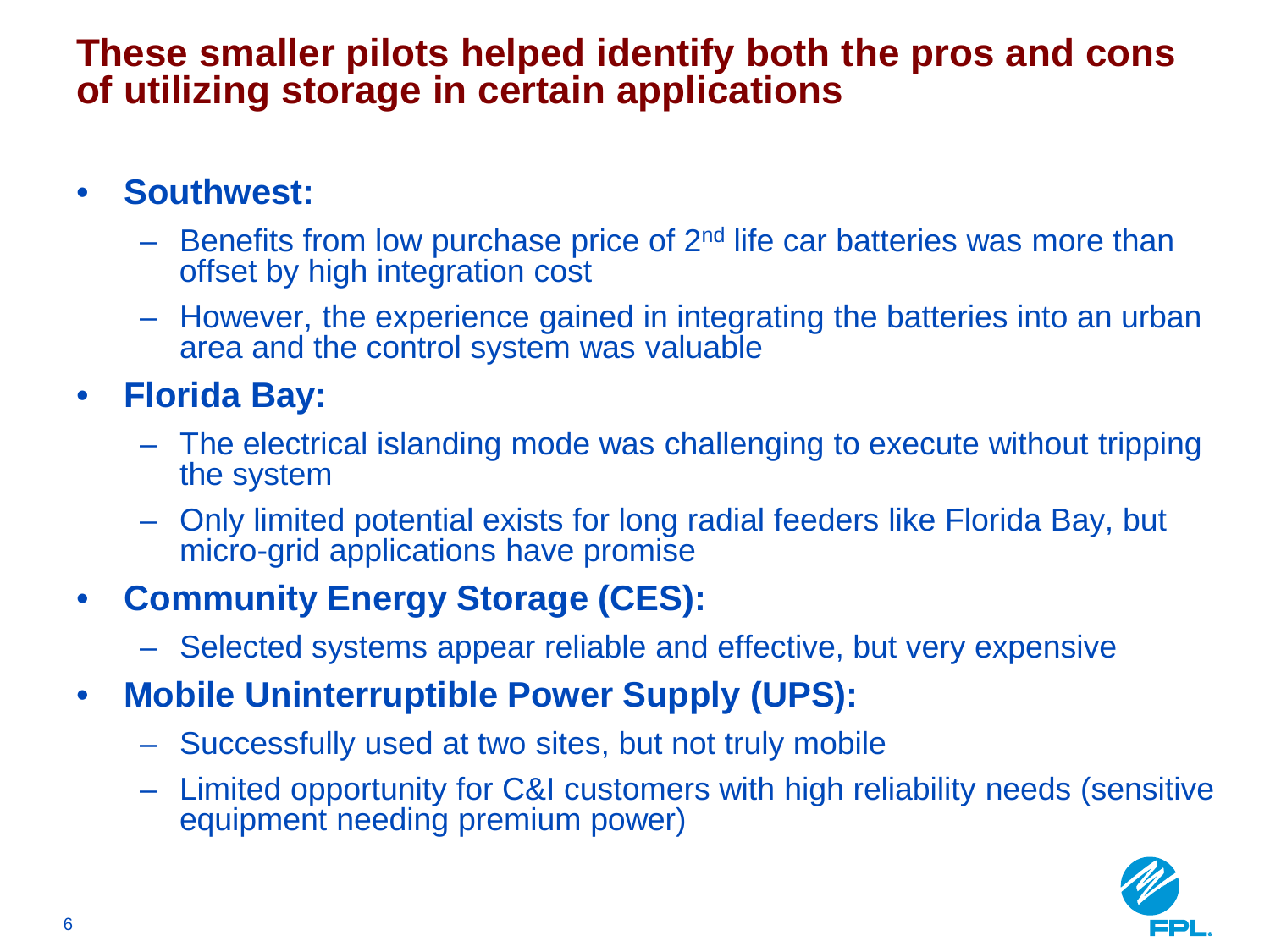- **Overview**
- **Smaller Pilot Projects**
- **50 MW Pilot Projects (plus one)**
- **Battery Valuation**

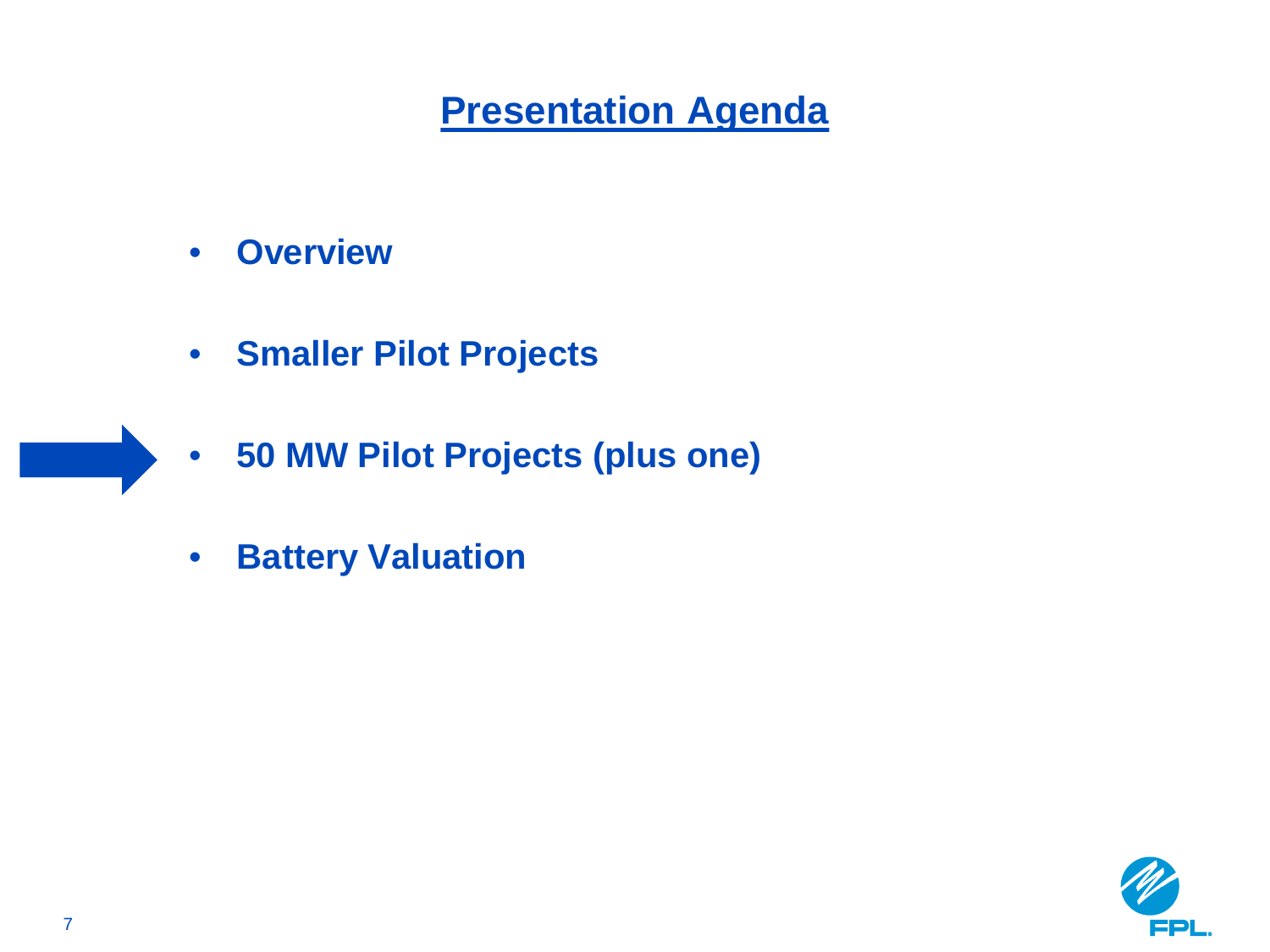#### **The first 14 MW of these projects are in place and other projects totaling ~10 MW will be in-service by early 2019**

### **50 MW Pilot Projects (plus one) \***

| .                            |               |                                                                      |           |            |                                     |
|------------------------------|---------------|----------------------------------------------------------------------|-----------|------------|-------------------------------------|
| <b>Pilot</b>                 | <b>County</b> | <b>Pilot Objectives</b>                                              | <b>MW</b> | <b>MWh</b> | Status & In-<br><b>Service Date</b> |
| <b>Babcock Ranch</b>         | Charlotte     | Solar + storage, AC<br>connected                                     | 10        | 40         | In-Service, 3/18                    |
| Citrus                       | DeSoto        | Solar + storage, DC<br>connected                                     | 4         | 16         | In-Service, 3/18                    |
| Wynwood                      | Miami-Dade    | Distribution deferral and<br>integration of storage in<br>urban area |           | 40         | Proceeding, Mid-<br>2019            |
| Vehicle-to-Grid   Palm Beach |               | Potential for electric<br>school buses discharging<br>to grid        |           | $\leq 1$   | Proceeding, Early<br>2019           |
| Totals (approx.) $=$         |               |                                                                      | 24        | 96         |                                     |

**50 MW Pilot Program**

#### **One Other Pilot Not Part of 50 MW Pilot Program**

| Residential |  | Distributed residential<br>Palm Beach   batteries utility-owned & $ $ < 0.1 $ $ < 0.1 |  | <b>Proceeding, Early</b><br>2019 |
|-------------|--|---------------------------------------------------------------------------------------|--|----------------------------------|
| controlled  |  |                                                                                       |  |                                  |



*\* In addition to the projects shown, one or more micro-grid projects are under consideration*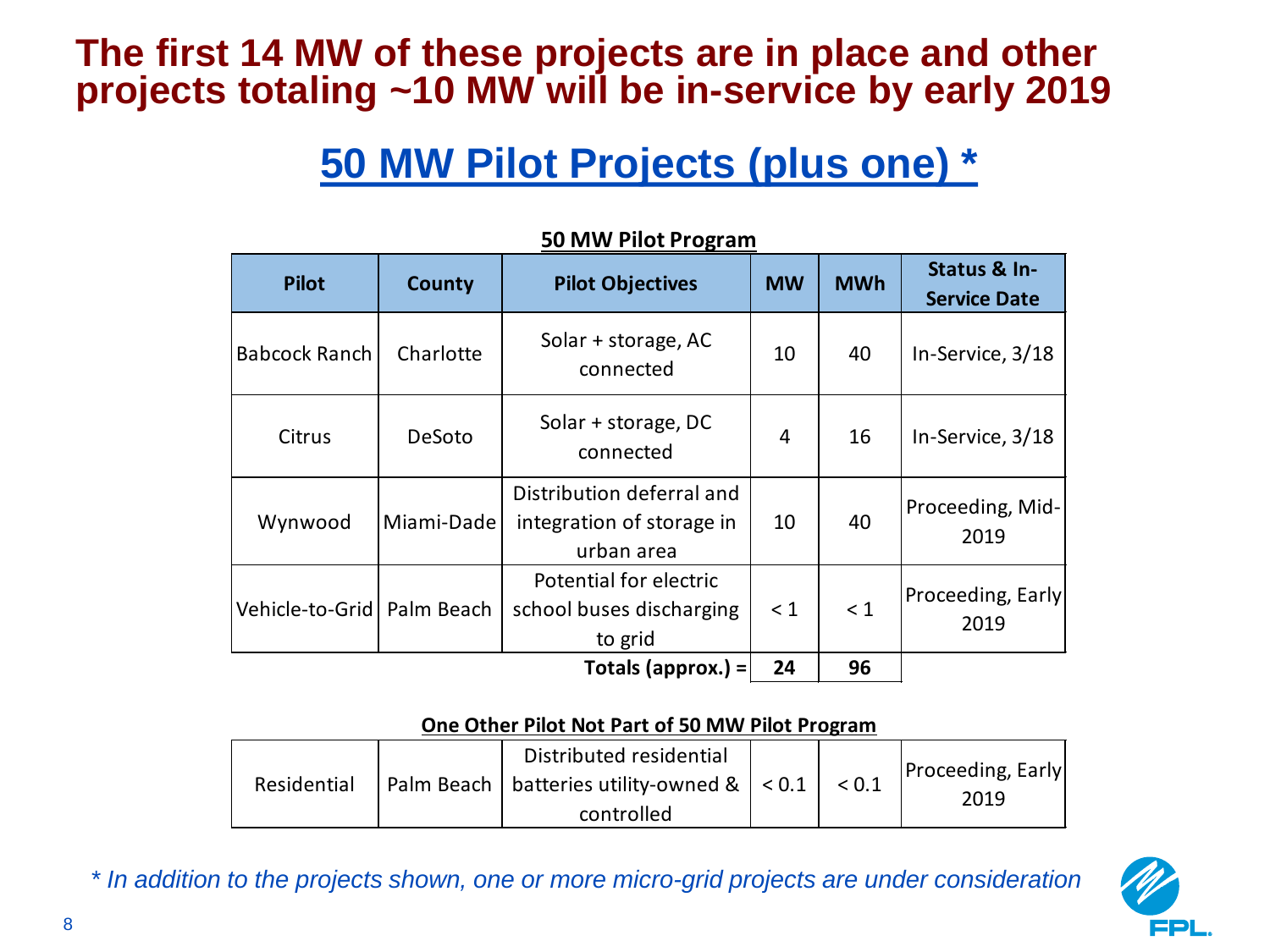#### **Two projects have battery storage connected to existing solar (PV) facilities using different approaches**

### **FPL's Two "Solar + Storage" Pilots**

#### • **Babcock Ranch**

- AC-coupled, 10 MW / 40 MWh
- One of the largest operating solar + storage projects in the United States
- **Citrus** 
	- DC-coupled, 4 MW /16 MWh
	- First DC coupled solar + storage at scale in industry





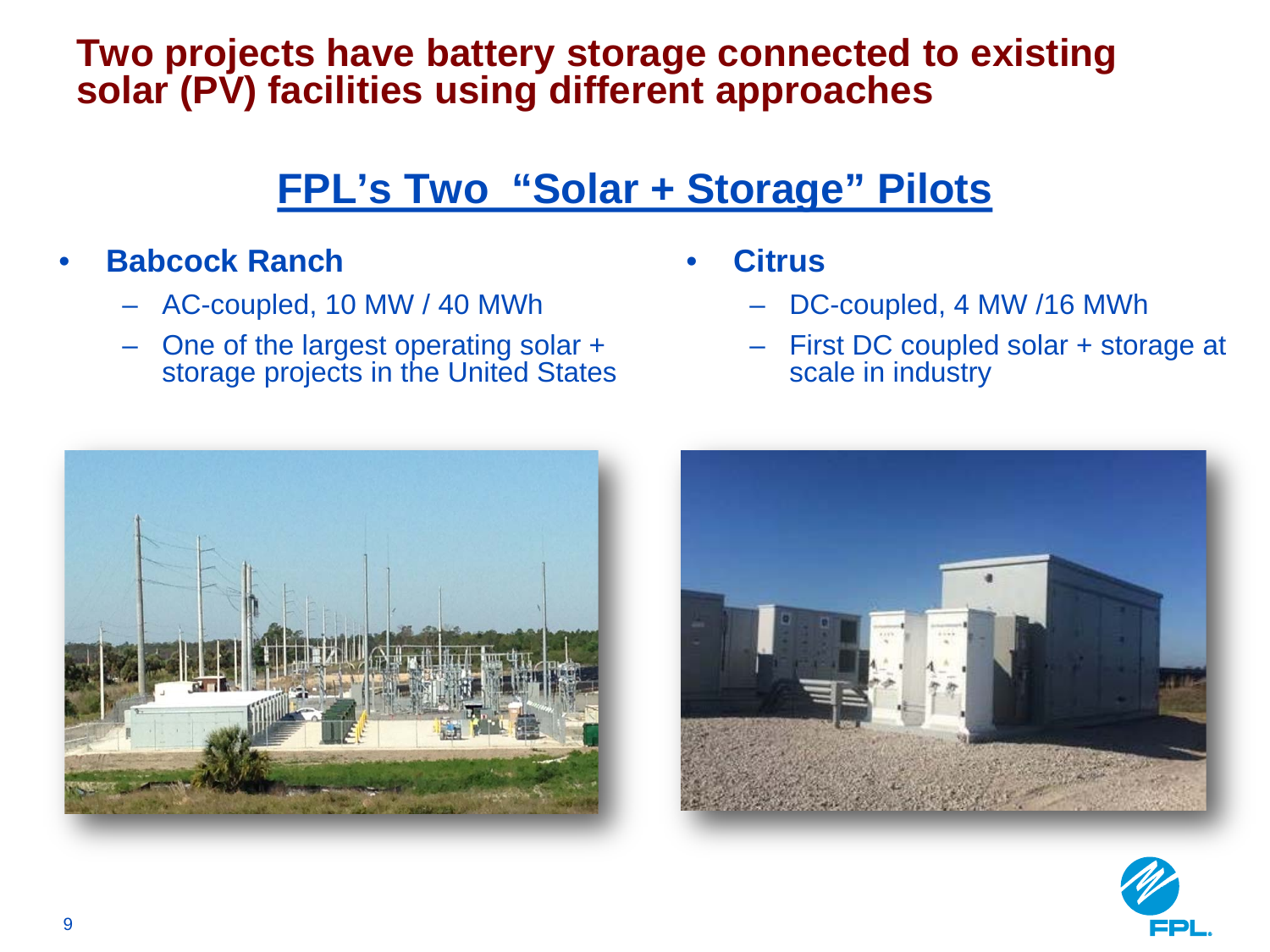#### **In designing a solar (PV) facility, both the hourly solar profile and the interconnection limit must be considered**

### **PV Hourly Output for a Possible Solar Design**



• In a theoretical design such as this, the solar output essentially matches the rating of the DC-to-AC inverter  $($   $\sim$  a 1:1 DC to AC ratio)

**However, such a design neither maximizes solar MWh output nor minimizes solar \$/MWh cost for customers**

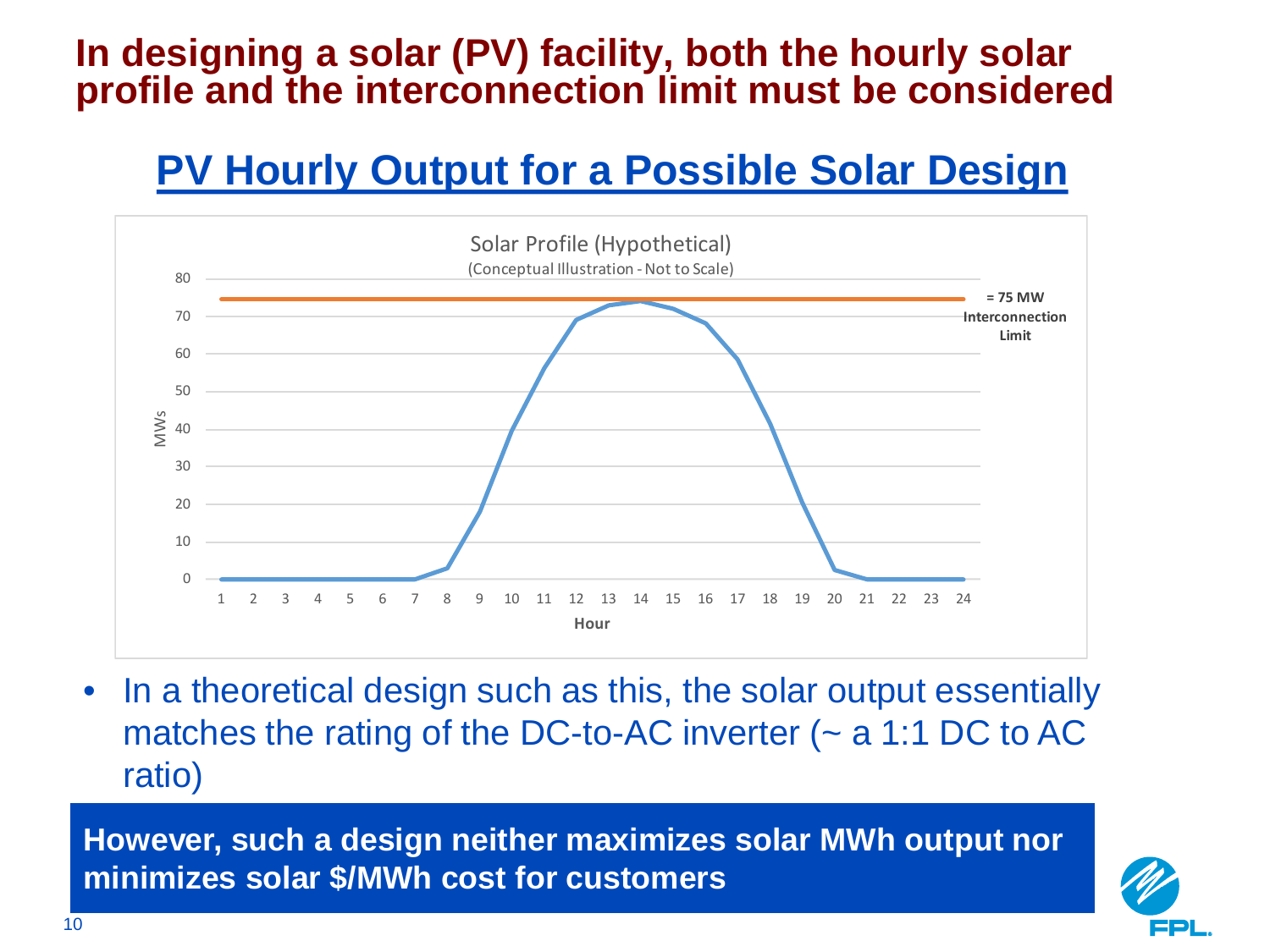#### **FPL's solar designs have a greater than 1:1 DC-to-AC ratio, thus increasing the solar output curve (see dotted line)**

### **Output from FPL's Solar Design**



• The area that is both: (i) between the dotted line and the solid blue line, and (ii) below the orange interconnection limit line, represents additional solar MWh delivered to customers

**The shaded area above the orange line represents "clipped" solar MWh that are not delivered to customers**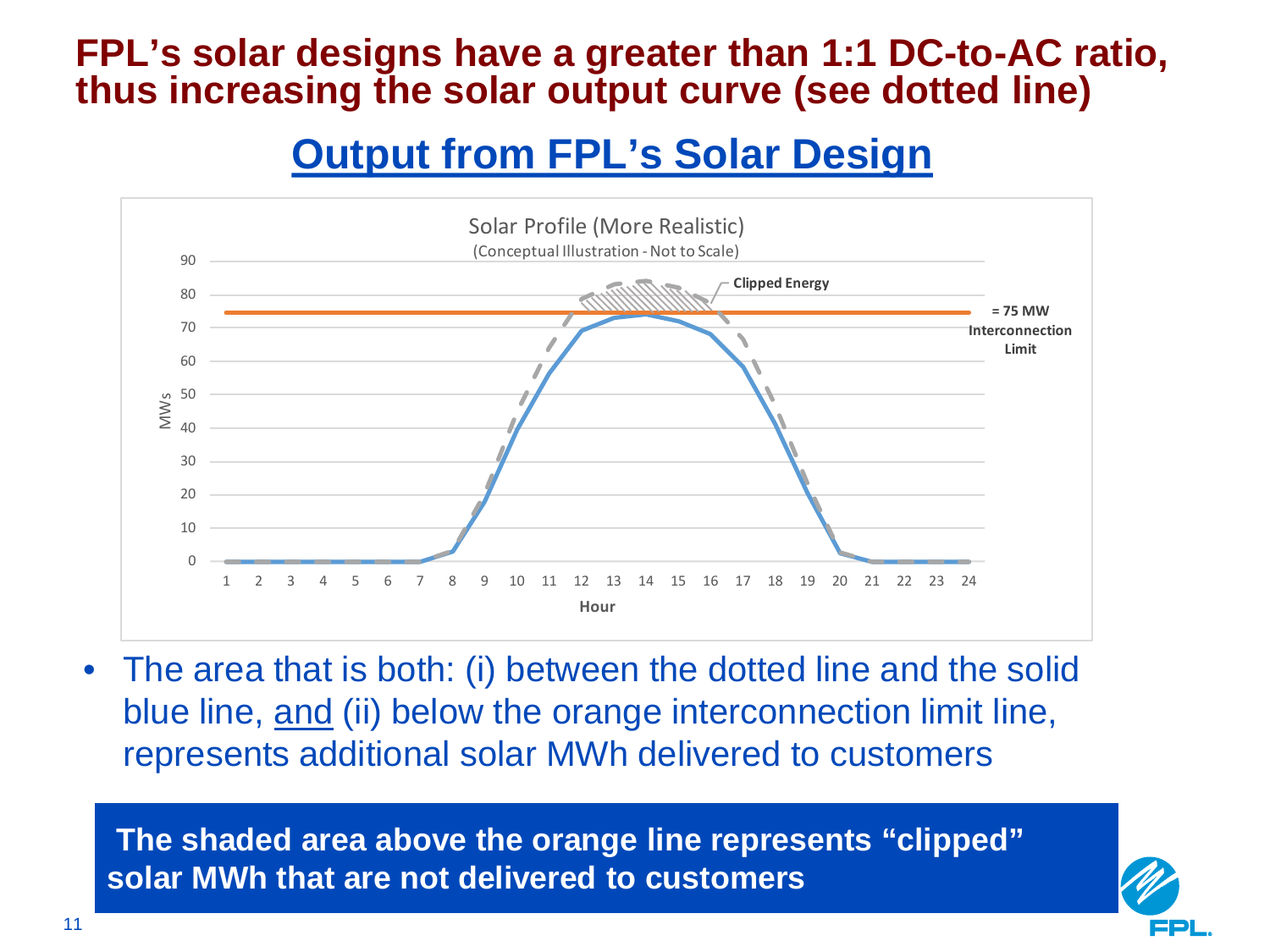#### **Pairing batteries with a PV facility can capture some of the clipped solar MWh for later delivery to customers**

### **Output from a Solar + Storage Design**



• Storage paired with a PV facility can capture a portion of the solar MWh that are clipped during peak solar output hours for delivery to customers later in the day

**FPL believes that "solar + storage" applications, whether AC- or DC-connected, have significant potential to benefit customers**

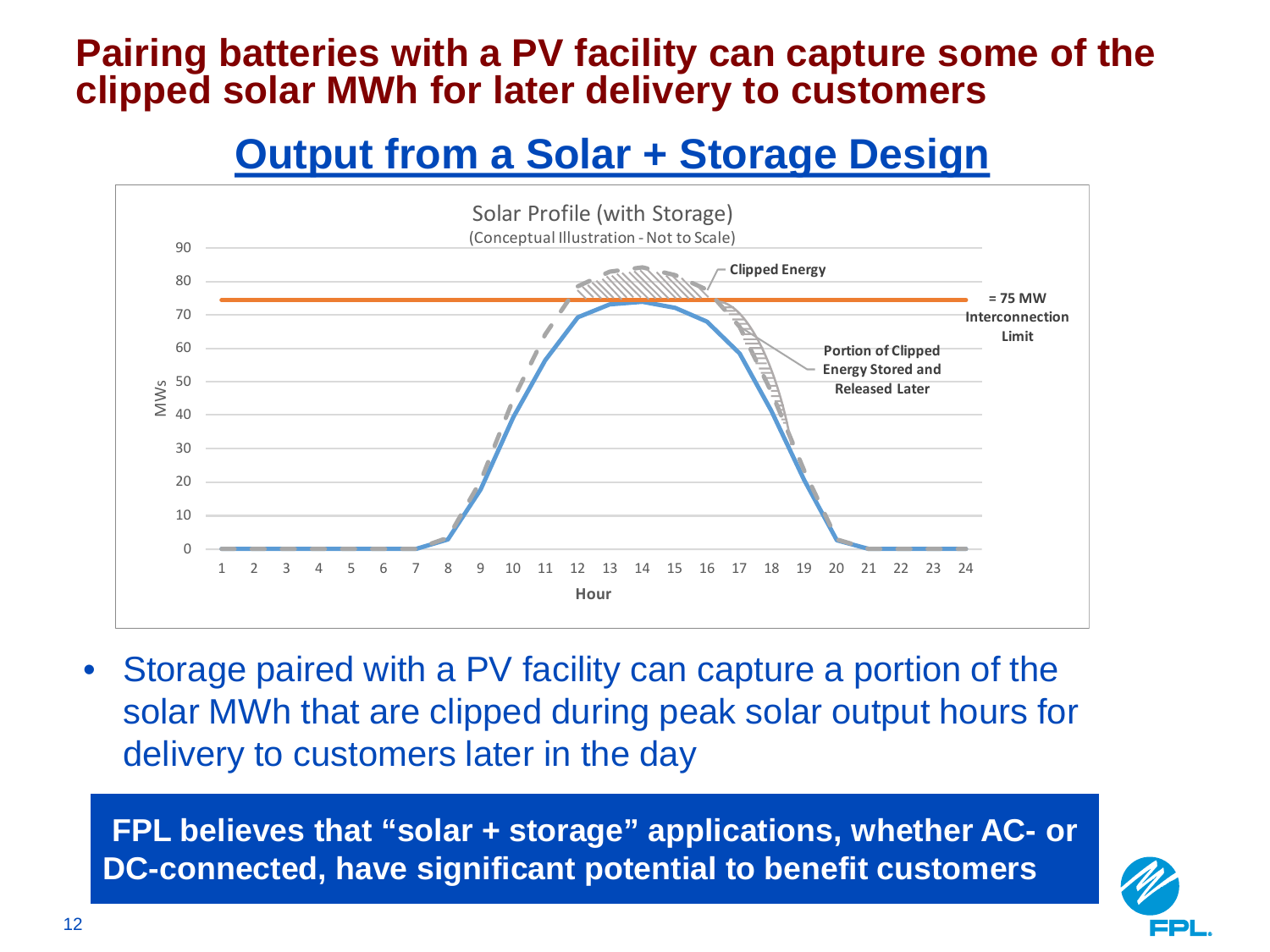#### **Information gained will help determine the relative advantages of AC- versus DC-connections to PV facilities**

### **FPL's Current View of Relative Advantages for AC- versus DC- Connection**

|                                                                                 |                                | Advantage to AC- Advantage to DC- |
|---------------------------------------------------------------------------------|--------------------------------|-----------------------------------|
| <b>Consideration</b>                                                            | <b>Connected?</b>              | Connected ?                       |
| Technology currently better known                                               | Yes                            |                                   |
| Ability to capture a greater amount<br>of clipped solar energy                  |                                | Yes                               |
| Cost (\$ per installed kW)                                                      | Economics are<br>case-specific | Economics are<br>case-specific    |
| Round trip efficiency (charging to<br>discharging)                              |                                | Yes                               |
| Ability to charge from the grid / less<br>affected by shading of solar facility | Yes                            | Yes                               |

**These current views are subject to change as experience is gained from these two "solar + storage" pilot projects**

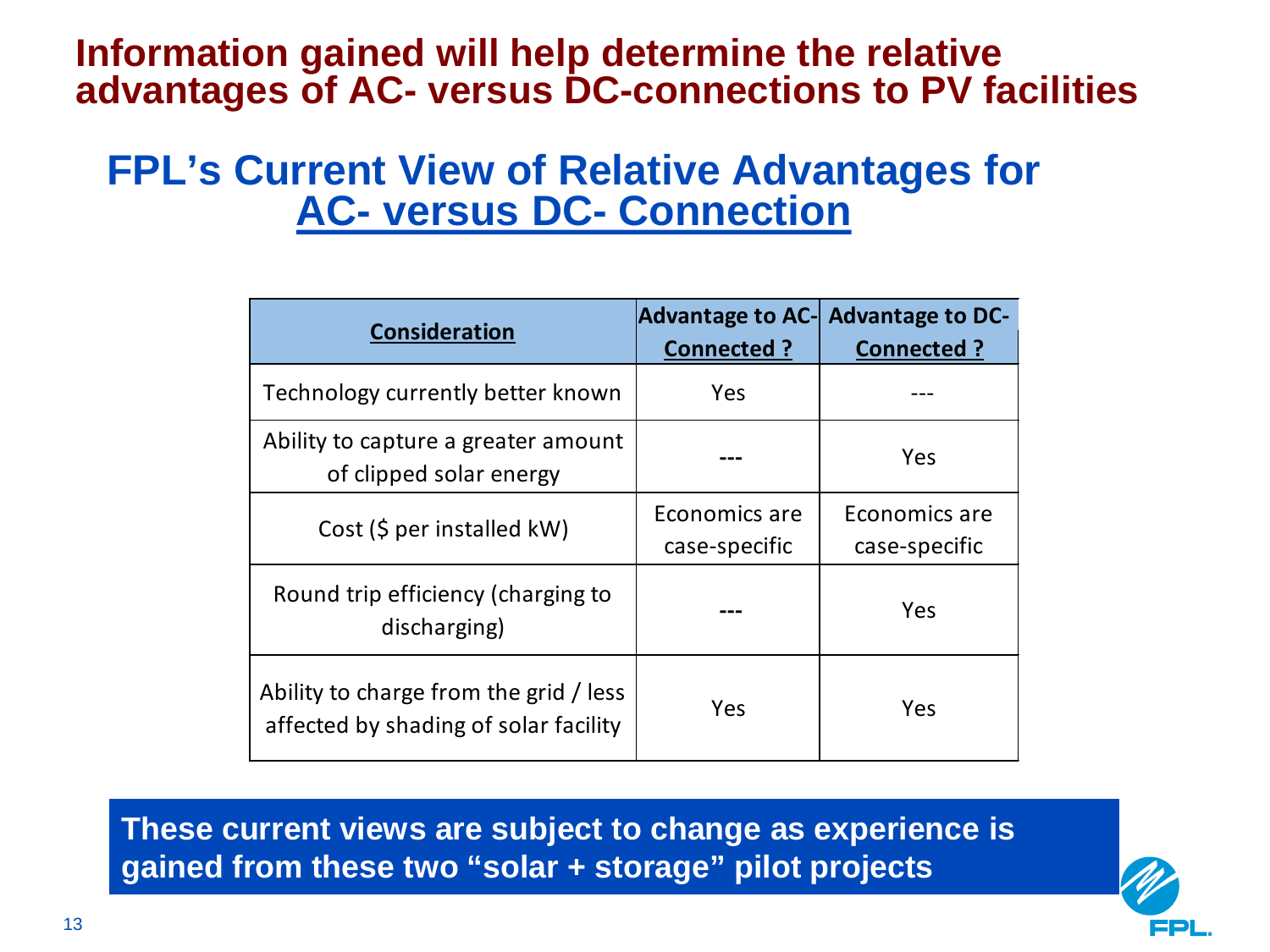#### **Another of the pilot projects is designed to defer distribution costs and examine the potential for "stacking" of applications**

### **Wynwood Distribution Pilot**

- **Projected In-Service: Mid-2019**
- **10 MW / 4 hour battery on FPL- owned 0.3-acre parcel in Wynwood, City of Miami**
	- Meet peak loads
	- Defer distribution upgrade by 4 years
- **Pilot Objectives:**
	- Learn how to best design and permit in dense urban area
	- Examine if both distribution and generation benefits can be achieved (a form of "stacking" of applications)

**Conceptual Architect Rendering – PRELIMINARY DRAFT**



• **Status: Project is now undergoing design and permitting**

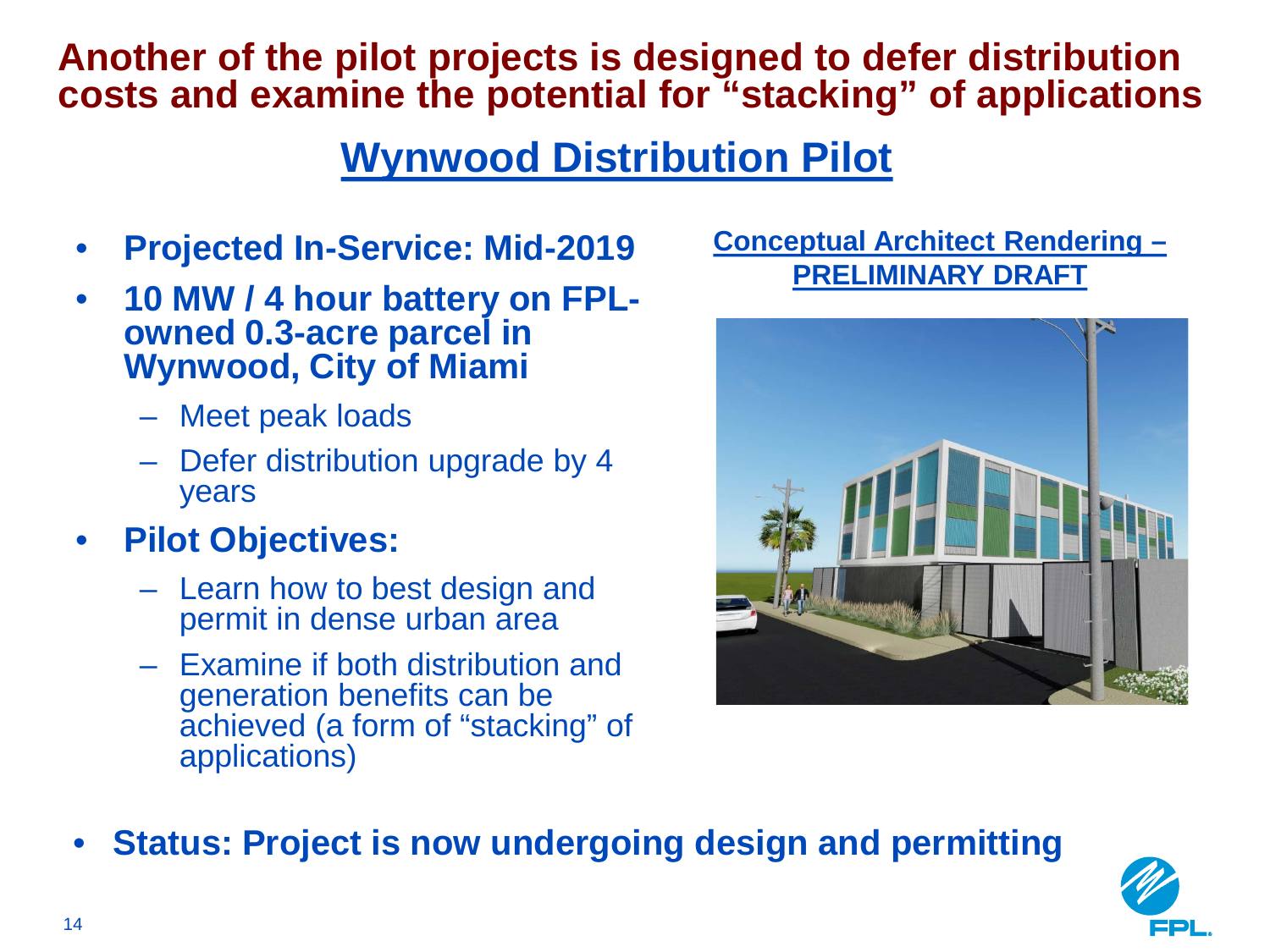#### **Electric school buses, with a predictable schedule, provide a good test platform for Vehicle to Grid (V2G) technology**

### **Vehicle-to-Grid Electric Bus Pilot**

- **Projected In-Service: Early 2019**
- **Ten V2G buses (~70 kW each) available for utility use when charging**
	- FPL to own bus batteries
	- Host to own and operate buses

### • **Pilot Objectives:**

- Influence electrification of fleets
- Develop controls architecture to enable efficient V2G dispatch
- Test viability of scheduling conflicts and reliability of V2G model

### • **Status: Design is underway**



**Bus Battery Usage Example**

• Bus routes allow ample remaining capacity for discharge during peak demand periods

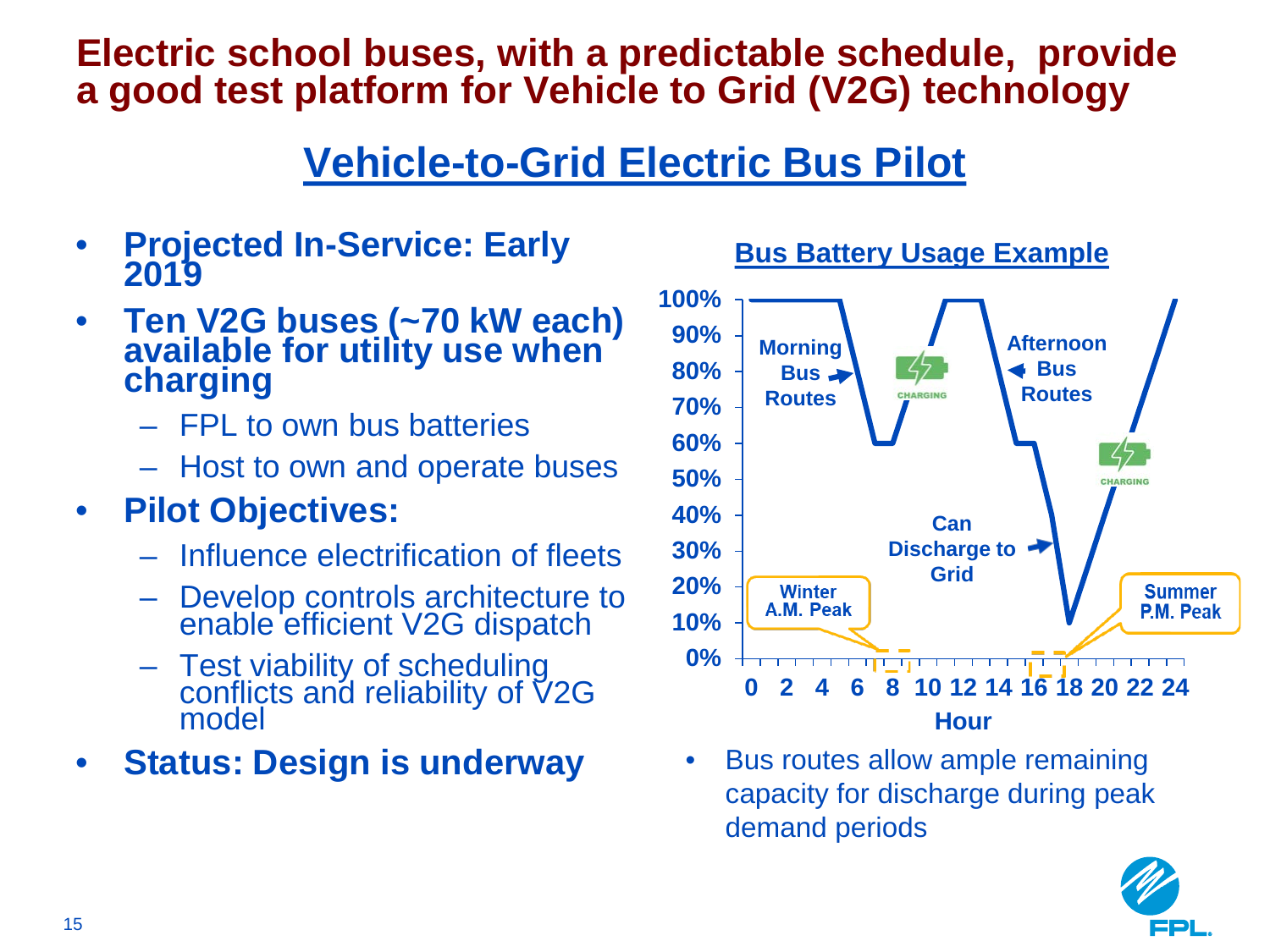#### **In addition to the 50 MW Pilot Program, FPL is also considering a residential "virtual power plant" (VPP) pilot**

### **Small Scale Residential VPP Pilot \***

- **Projected In-Service: Early 2019**
- **5-to-8 kW batteries each at ~ 20 homes**

• **Pilot Objectives:**

- Gain first-hand experience in the residential battery market
- Understand potential value of aggregated batteries on FPL's system and to participants
- Develop capability of deploying and controlling multiple distributed storage units
- Assess feasibility of larger program for customers
- **Status: Design is underway**

*\* Not part of the 50 MW Pilot Program; will be funded separately as R&D*



**Residential Battery System**

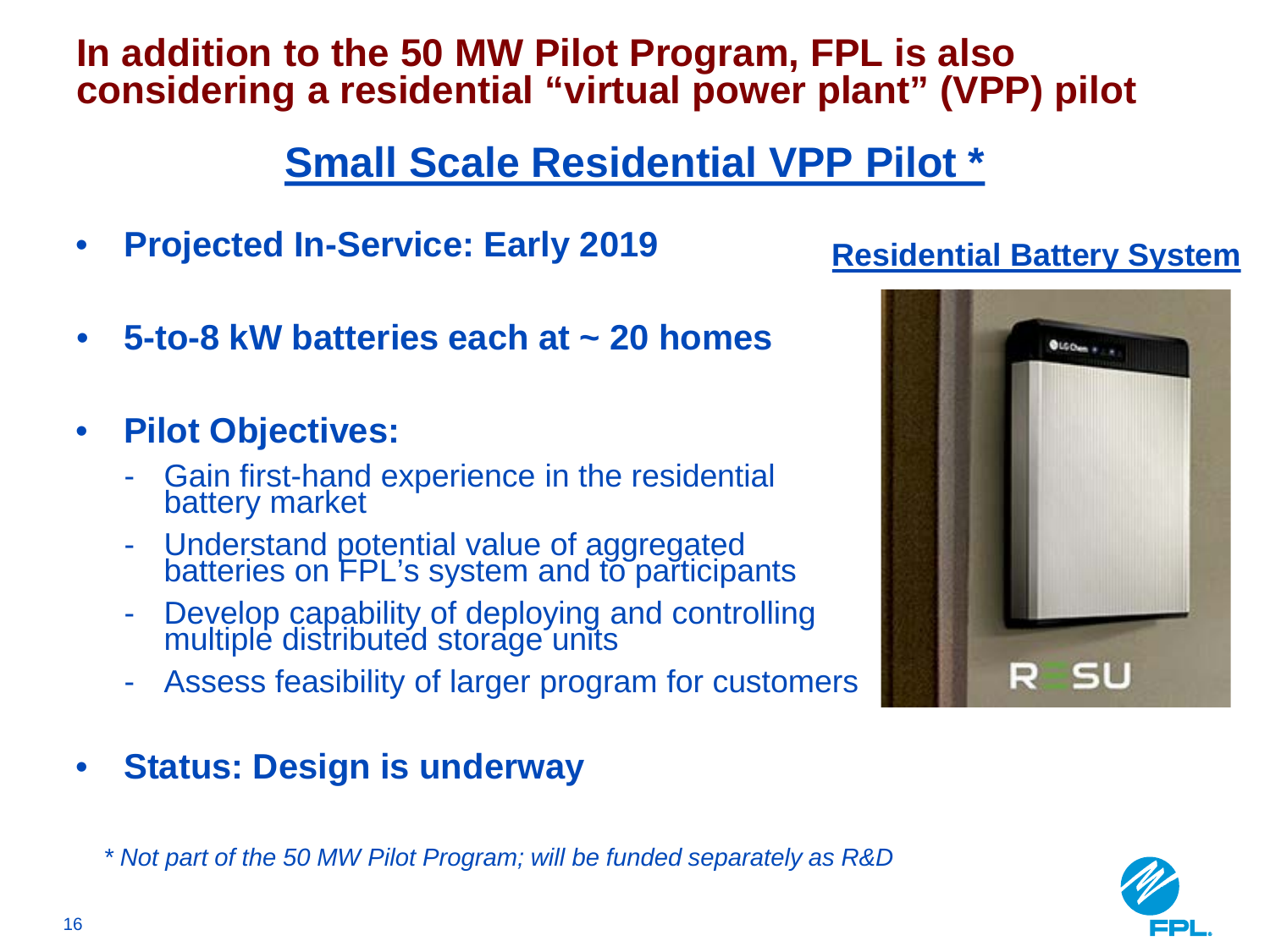- **Overview**
- **Smaller Pilot Projects**
- **50 MW Pilot Projects (plus one)**
- **Battery Valuation**

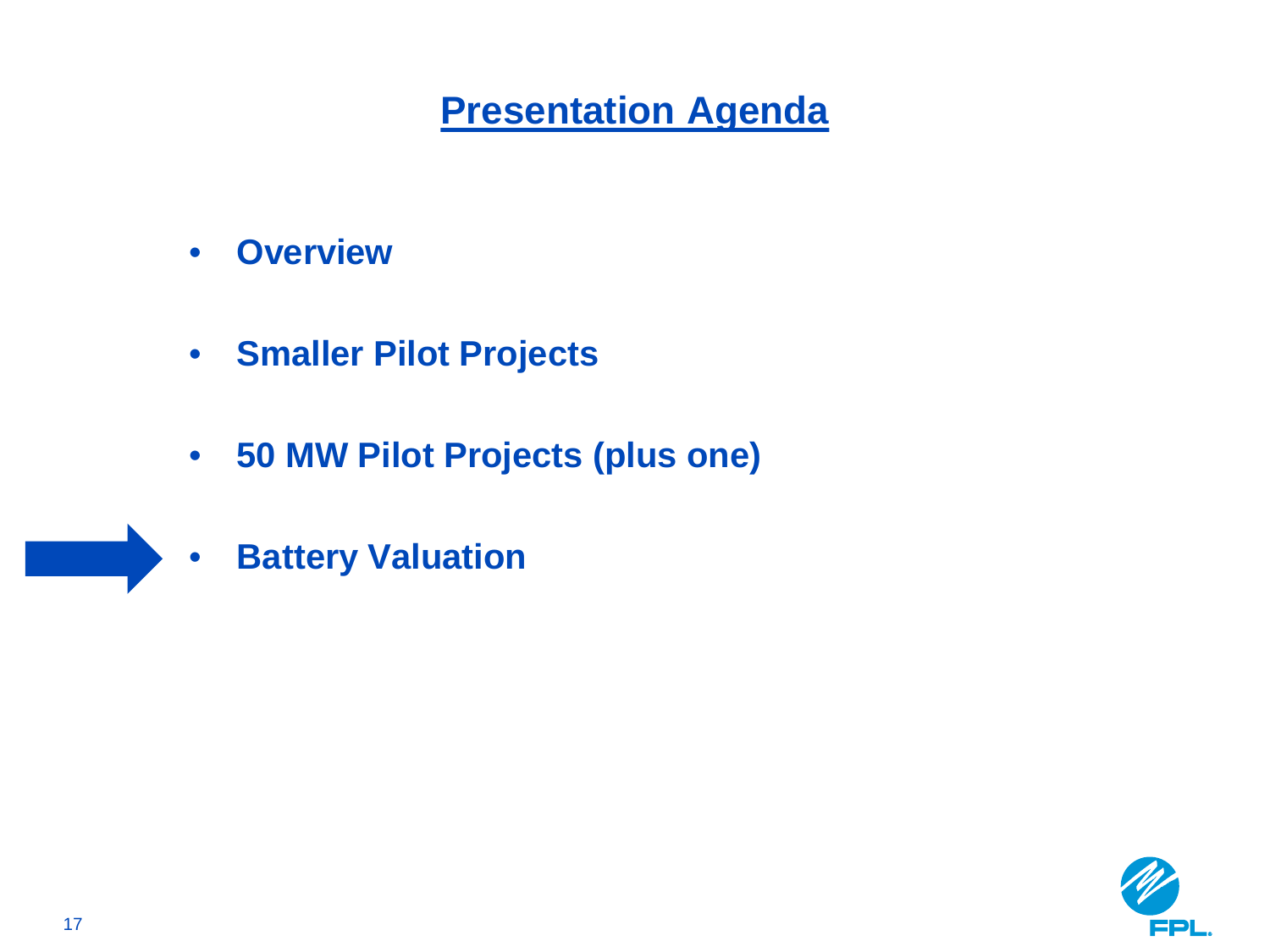#### **FPL is analyzing other** *(non-solar + storage or T&D)* **potential battery applications to see which might be most beneficial to customers**

### **Other Potential Battery Applications**

| <b>Potential</b><br><b>Applications</b>        | <b>Planning or</b><br><b>Operational?</b> | <b>Description</b>                                                                                                                |
|------------------------------------------------|-------------------------------------------|-----------------------------------------------------------------------------------------------------------------------------------|
| Capacity                                       | Planning                                  | Considered in resource planning as firm capacity (as a CT, CC,<br>etc. would) for reserve margin/LOLP purposes                    |
| Energy arbitrage<br>(a.k.a. "peak<br>shaving") | Operational                               | Battery is charged during low energy cost hours and<br>discharged during higher energy cost hours to lower system<br>energy costs |
| Contingency reserve                            | Operational                               | Battery is kept at a full state of charge and is discharged only<br>to meet immediate capacity needs                              |
| Frequency regulation<br>reserve                | Operational                               | Battery is kept charged and is dispatched as needed to<br>maintain system frequency near 60 Hz                                    |
| Voltage support                                | Operational                               | Battery is kept at a full state of charge, then provides or<br>absorbs reactive power as needed to maintain grid voltage          |
| "Stacked"                                      | Operational                               | A combination of some/all of the "operational" applications                                                                       |